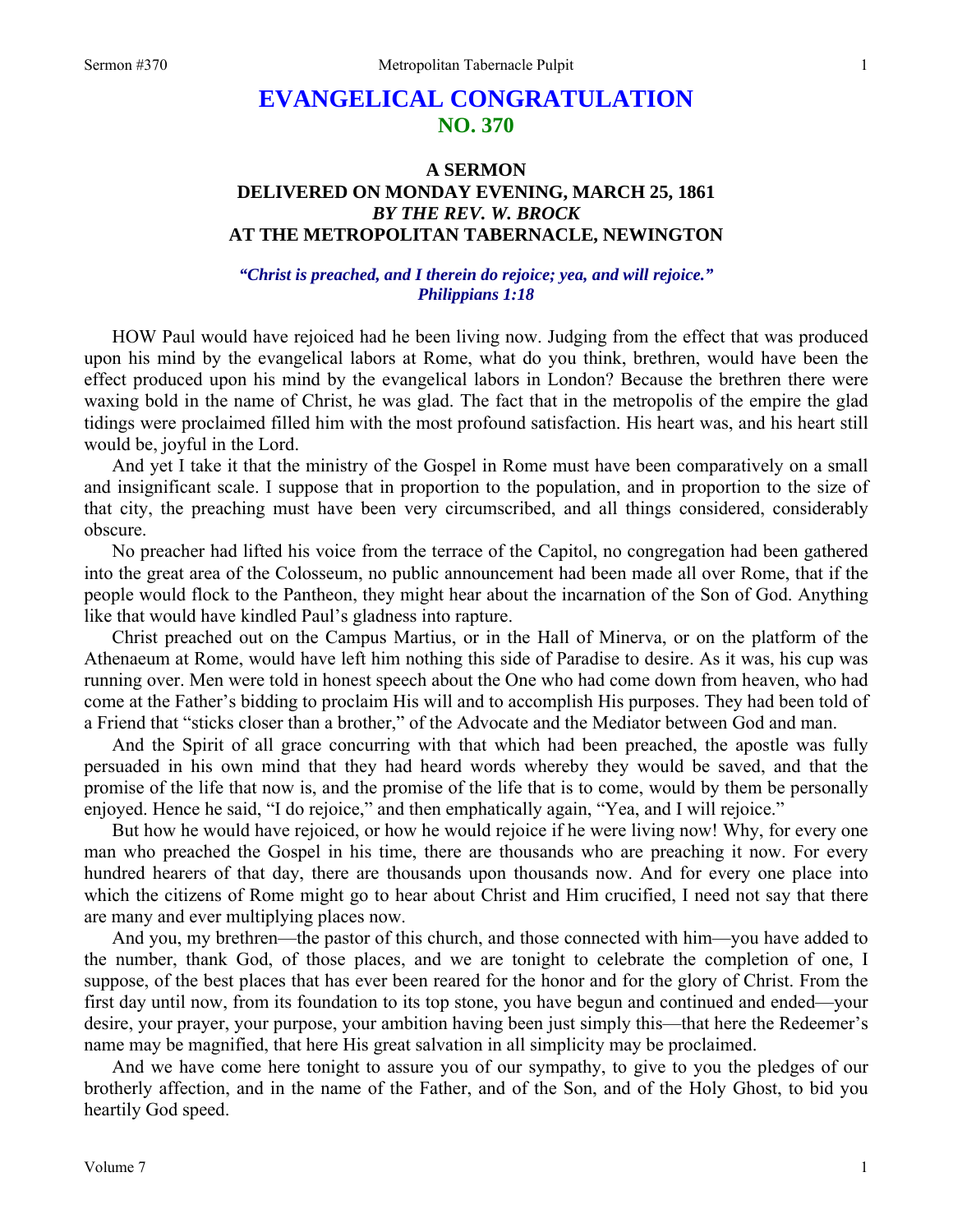*"Peace be within this sacred place, And joy a constant guest; With holy gifts and heavenly grace, Be our attendance blessed."* 

Well, the apostle rejoiced and would have rejoiced a great deal more had he occupied the place which I am occupying now. My purpose is to show to you tonight why there should be such rejoicing in connection with the preaching of Christ crucified.

Various reasons, of course, could be assigned—at least several reasons could be thrown into various forms. I throw my idea of the matter into this form—by the preaching of Christ, the renovation of mankind is *intelligently proposed*, and not only so, but it is *graciously guaranteed*. Given—a ministry that shall speak out openly what Christ is, what Christ has done, what Christ is doing, what Christ requires, what Christ administers, and the renovation of our fellow man is not only intelligently proposed but is thereby on God's part graciously guaranteed.

I rejoice that the very first text from which my brother has preached in this noble edifice was, though undesignedly, so singularly coincident with my own—"They ceased not to teach and to preach Jesus Christ." The preaching and the teaching of Christ was the very first message with which he opened his service here, and I take that amongst other things to be a token for good.

**I.** In the first place, we rejoice in the preaching of Christ, because thereby THE RENOVATION OF FALLEN MAN is intelligently proposed.

High time, by common consent, that something was done in that direction. The foundations are out of course, everybody admits, and whilst many persons admit it, they also go about to suggest improvement, amendment, and cure. You will give me your attention while I recapitulate some of the projects which they suggest in order to the attainment of an end which is desired by us all.

This is one suggestion—Give the people, they say, a good, sound, secular education, impart to them the elements of knowledge, and when they are apprehended and understood, then educe and cultivate the corresponding results. Let them know about their own bodies and their own minds. Let them know something about the chemistry of common life. Let them know something about their relations to one another and to society at large, and then when you have done that, there is some hope that their renovation may be obtained.

This is another suggestion—Give to the people sound remunerative employment, recognize the right of every honest and industrious man to live, and then act upon your recognition by not preventing or interfering so that he cannot live. A fair day's wages, they say, for a fair day's work. The ample recompense for the unbegrudging toil.

Save your countrymen from the dread of pauperism, and never insult them any more by the sanctimonious condescension of some of your so-called Christian charities. Let every man be enabled to earn his bread in the sweat of his brow, and thus you may hope that their renovation will be obtained.

This is another suggestion—Confer upon them honorable enfranchisement. Barring the criminal and the imbecile, esteem every man throughout the country to be a free man. If you expect him to pay the tribute, give him a voice in the imposition of that tribute. And let him be regarded by yourselves, and equally with yourselves, and in all practical respects touching the commonwealth, let him be regarded as a free man, and then you may hope that the renovation so desirable will be obtained.

This is another suggestion—Take care to raise them into better and more civilized habits. See where they live. See how they eat and drink—mark their demeanor, one towards another, and towards the community at large. Change all that, or get them to change it, so that they shall prefer cleanliness to filth, frugality to wastefulness, the seemly garment to the rotten rags, and the well-ventilated and the well-lighted apartment to the moldy attic in the roof, or to the dark pestiferous, rotten cellar underground. And when you have done that, you may hope that so far their renovation will be obtained.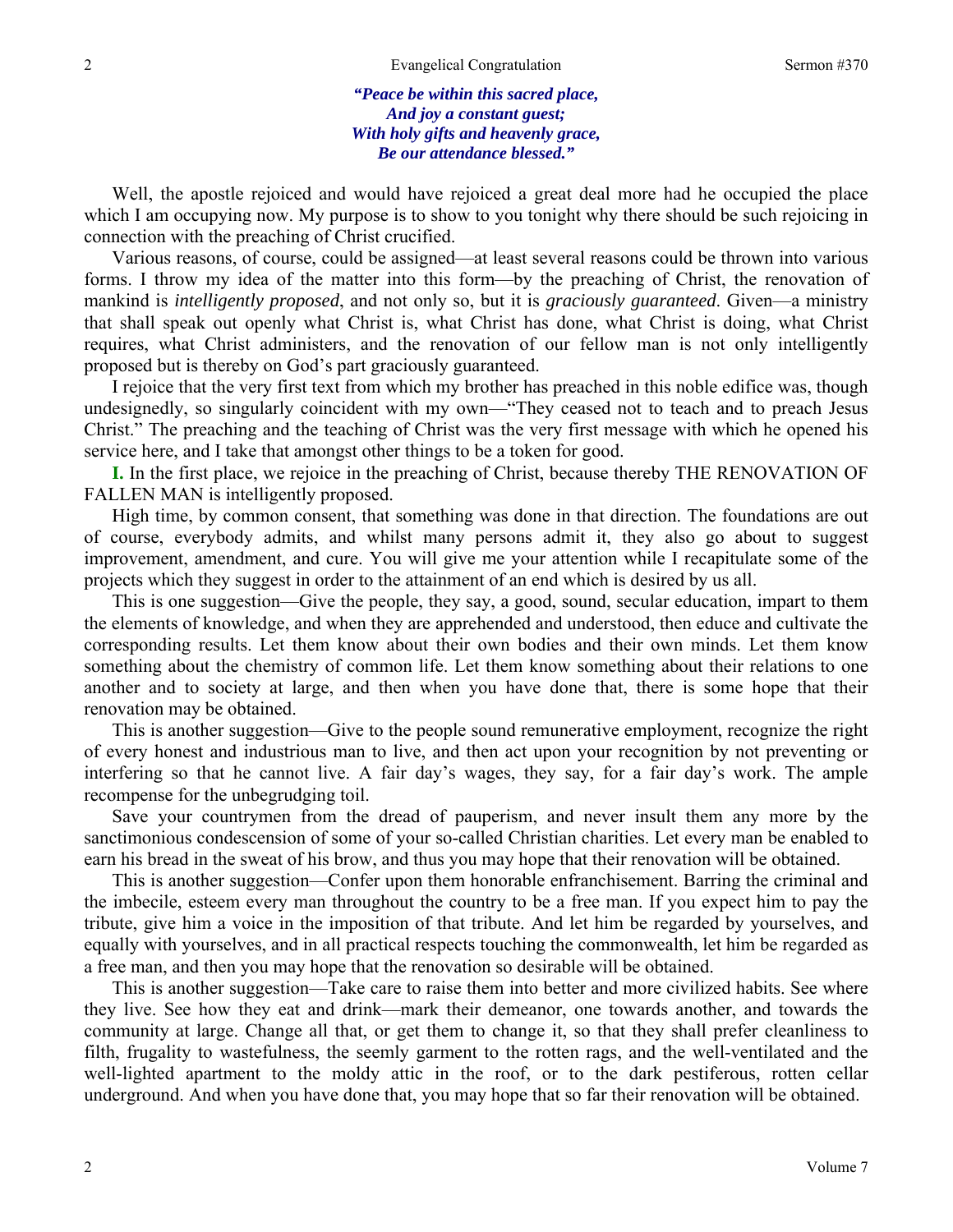## Sermon #370 Evangelical Congratulation

And this is another suggestion—Let the people have their tastes cultivated. Introduce them to the great works of ancient and modern art, throw open your museums, take them into your picture-galleries, admit them into your artistic and your antique salons, fire their love for the beautiful, kindle it yet more brightly and more brightly still, insure their rejection of the base through their predilection for the refined, and accomplish their abhorrence of the groveling through their rapture with the sublime, and when you have done that, you have done much to obtain the renovation that we all desire.

I believe these are the great suggestions of the men who designate themselves, and I respectfully regard their designation, as the philosophical philanthropists. These are the suggestions which those men make. And they say, get all such things done, and then you will have society just what society ought to be both in regard to God and in regard to man.

But now, can you look at these suggestions for a single moment without marking a most fatal defect throughout them all? They tell you about dealing with a man externally, but not a word about dealing with him internally. He is to be better cultured, better dressed, better housed, and all that, but as to the man, the subject of all that we are talking about—as for the man essentially and inherently considered, there is nothing whatever done, and after all that philosophy and philanthropy together have accomplished, the man's heart is just what it was before.

Well, I say in any company, in any place, what I say here—that if you leave the man's natural heart untouched, you may culture and cultivate him as you may, there is that which will laugh all your culture and all your cultivation to scorn. If a man's heart be right, his life will be right. If a man's heart be right in its relations towards God and towards man, his life will be right, but not else. And no man's heart on earth is right.

No! there is a universal, an absolute and unvarying necessity, as our Lord brought it out so distinctly with Nicodemus, "You must be born again." "You must be born again," and choosing as we do to sit at His feet, we accept the great oracular deliverance from heaven, and authorized by that, we pronounce that all the suggestions which I have referred to are worth nothing.

No, my brethren, to educate the people is expedient, to remunerate them incumbent, to enfranchise them desirable, to civilize them important, and to cultivate their tastes, if you will, laudable in all respects—but if you were to do all that tomorrow with every man, and women, and child in England, you have not put them into their right position, you have not inspired them with the right dispositions, you have not set them on the prosecution of the right career.

A man may be educated and yet licentious—he may be well-paid and yet vindictive. He may be enfranchised and yet covetous. He may be civilized in all his habits and yet intemperate. He may be a man of cultivated taste, and yet he may have no love for his neighbor and no love for his God.

Why, what dishonesties, what startling dishonesties, have been perpetrated by men who have had all the benefits of our foremost colleges and of our first-rate schools! What debaucheries, what fearful debaucheries have been perpetrated by men whose barns have been filled with plenty and whose presses have burst out with new wine!

What inhumanities, what cruel inhumanities, have been perpetrated by men who have boasted, and who have blustered, and who have brawled that they were free! What falsehoods, what shameful, incredible falsehoods, have been perpetrated by men who have been clothed in purple and fine linen, and have fared sumptuously every day!

And what profanities, gross and blasphemous, have been perpetrated by men who have been the warmest admirers of Michelangelo and Rubens, and who have been among the choicest of your connoisseurs, the very choicest of them in art! I need not adduce the evidence. It would insult and grieve the congregation if I did. Everybody here knows how that evidence accumulates.

No, no, education and morality are not coincident—competence and morality are not coincident civilization and morality are not coincident—liberty and morality are not coincident—and refined and cultivated tastes are not coincident with morality, so that if you have the one you are sure to have the other.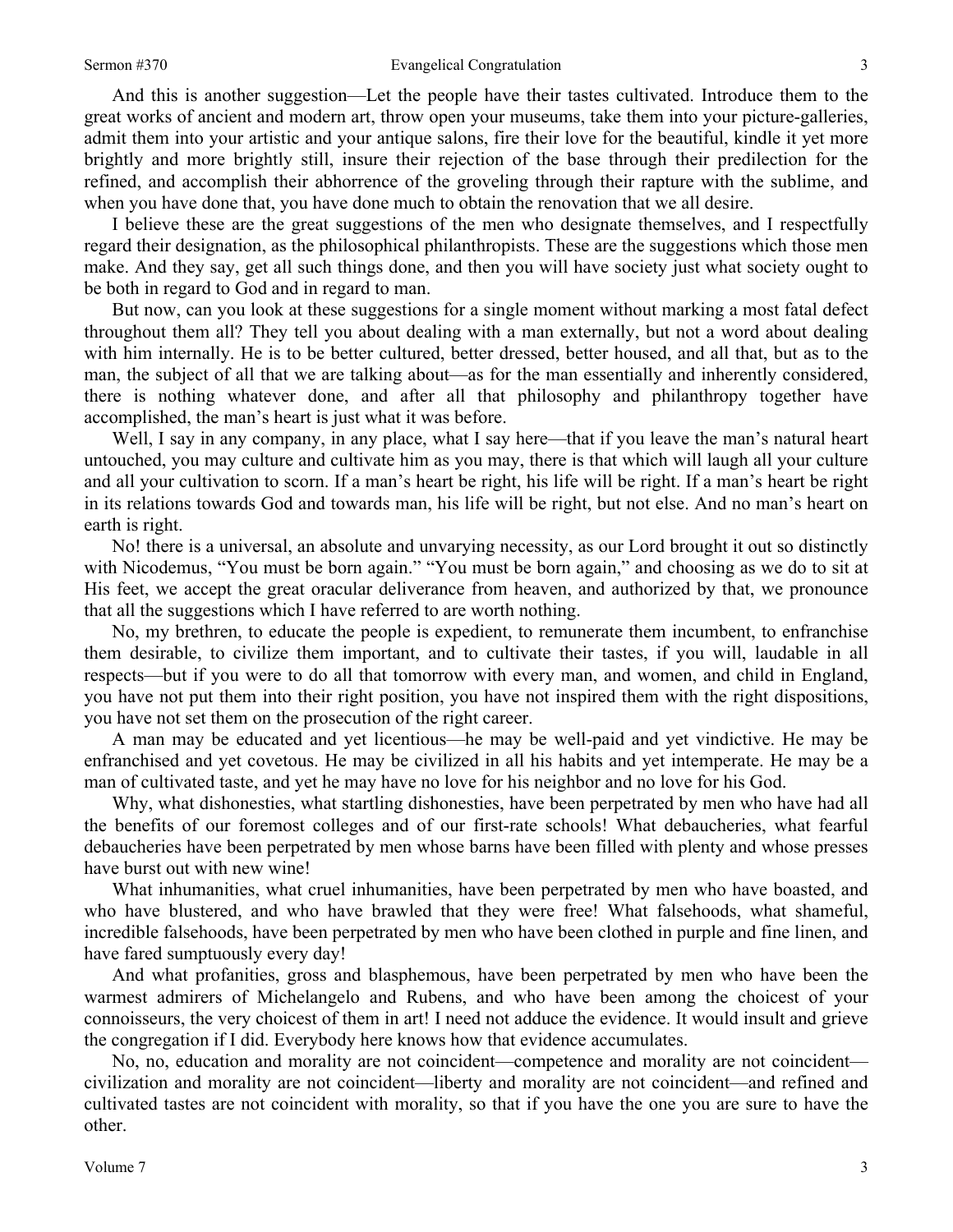Brethren, you may deal with man's external condition as scientifically as you can, and with his character—so far as the outward character goes—as philosophically as you can, but as I said before, there is an underlying aboriginal peculiarity of his nature that laughs all your science and your philosophy to scorn.

You cannot turn his condition into a paradise, you cannot convert him into a king and a priest unto God. Everywhere, without the exception of a land under heaven, and without the exception of an individual under heaven, men need the clean heart and the right spirit—the new creation in Christ Jesus. They are dead in trespasses and sins, and they must be made alive unto God ere you will get for them the renovation or the improvement which is so much desired.

Hence my rejoicing, and hence, as I believe, Paul's rejoicing, were he here, because of the preaching in a commodious place like this—because of the preaching of Christ*.* Brethren, it will be preaching that goes down to the bottom of things. It will be preaching that deals not with the symptoms, but with the sources of human guilt. It will be preaching that takes all profanity and debauchery, and dishonesty, and inhumanity, and falsehood, and deals with them, mark—not in their overt acts so much as in their rudimental germs.

My brother's preaching here will declare that if you could do all which our philosophic philanthropy desiderates, man would go wrong and be wrong, and presently would actually go on to justify and to glory in the wrong. It will be the preaching, in one word, that declares the absolute necessity of a new creation, of a new creation in Christ Jesus*.*

It will deal not with conjecture but with certainty, not with theories but with facts, not with experiences but with realities, not with the words which man's wisdom teaches but with the words which the Holy Ghost teaches. It will deal not with the superficial, temporary, partial amendment, but intentionally at least with a profound, a radical, a fundamental, an everlasting cure.

The preaching will never ignore one peculiarity of our nature because it is embarrassing, nor overlook another because it is inconvenient, nor tremble at another because it happens to be possessed of some authority and power. I anticipate and rejoice. Here will stand the preacher to declare in the good mother tongue of us all, that the tree is bad, but that by God's grace it can be made good; that men are living unto themselves, but that by God's grace they can be brought to live unto Him; that the divine image is defaced, but that that divine image can be restored; that where sin is reigning even unto death, there grace may reign instead, through righteousness, even unto everlasting life; and therein we do rejoice, and if you be of my mind therein tonight we will all rejoice.

Think of this place, look around it, conceive of it devoted to a purpose like this, and with tendencies and probabilities—for I am speaking only of these now—with tendencies and probabilities like these before our minds, is there a man or a woman listening to me who does not lift up his heart and rejoice and thank God now?

Oh, I see the banner floating here that will be displayed because of the truth. I hear the trumpet blowing here that will proclaim the message of God's own mercies to man. I see the embassy going on here touching reconciliation between God and man, and I see the confederacies of Christian brotherhood here provoking one another to love and to good works.

Our country will be the better for the place. We shall be relieved of our pauperism after all, and saved from our licentiousness, and rescued from our immorality. Ay, and we shall be rescued too from the superstition that would endanger our immortality by its sacerdotal, and wicked, and mischief-making tendencies; from the superstition that would put our immortality in jeopardy; and from the atheism that would laugh that immortality to scorn.

It will be that our own land, so happy amid the nations of the earth already, shall be the royal habitation of righteousness, and joy, and peace in the Holy Ghost. Christ is preached. He has been preached here today already, and "Therein I do rejoice; yea, and I will rejoice."

**II.** Secondly, we rejoice in the preaching of Christ, because thereby the renovation in question is GRACIOUSLY GUARANTEED.

4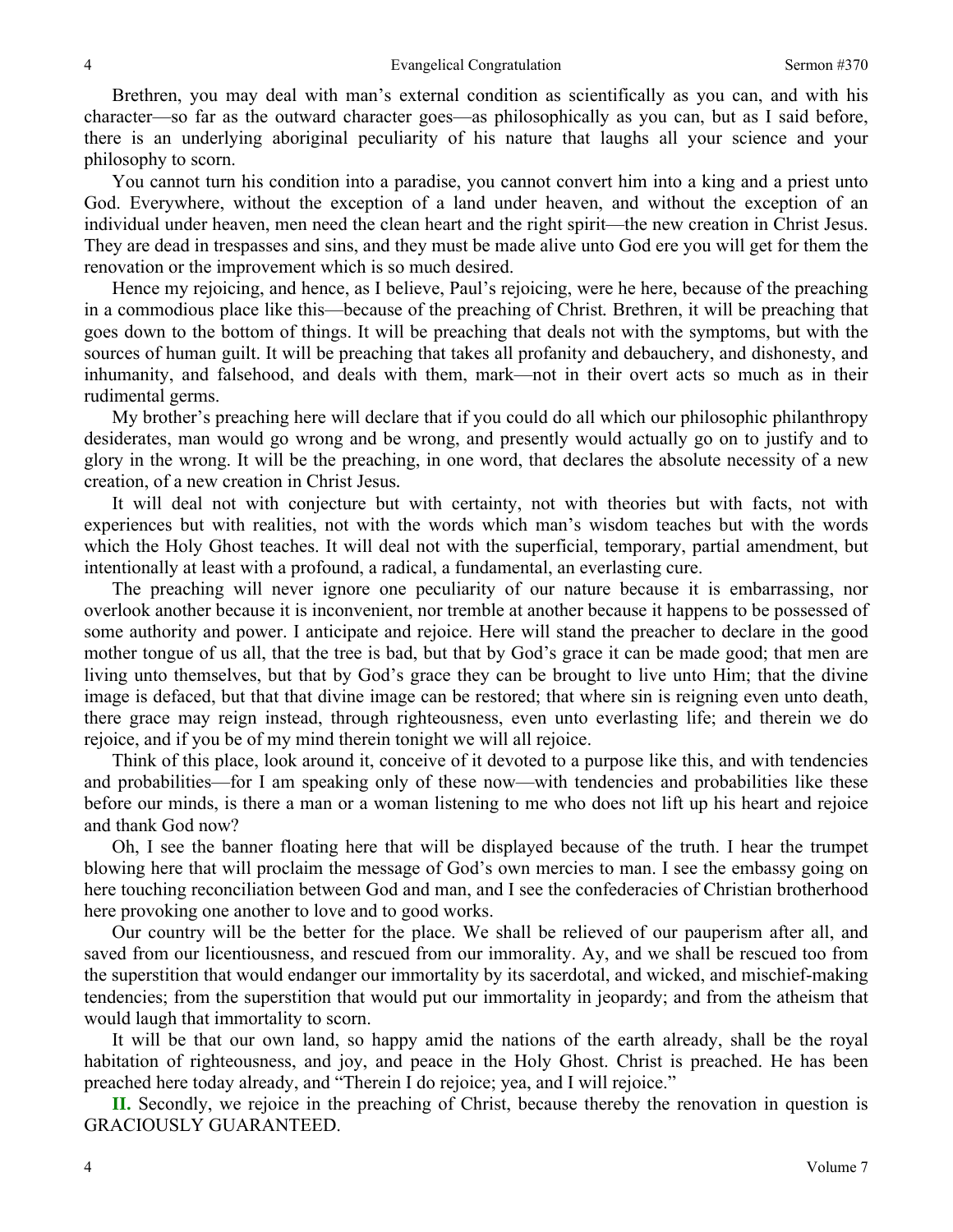There can be conceived of by us a wise and sagacious plans, that may, nevertheless, be frustrated when all comes to all by unknown and unperceived opposition. There are men all round about us who say, "Yes, and you ought to remember that and hold your peace, for just as beyond any question civilization will fail, so Christianity will fail likewise."

And they apparently have a case. Let us look at it. They say, "What can you do there?" and then they point us to the masses rising up early, sitting up late, eating the bread of carefulness, if in hundreds of cases they can get the bread to eat. "What can you do there?" they say and they point us to our merchants, our physicians, our statesmen, our artisans, our bankers, who are all with one accord apparently looking for what they preposterously call the main chance.

"What can you do there?" they say, and then they point us to religious assemblies where superstition and formalism have everything their own way, and where because of sacramental rites performed upon unconscious infants, people are told that they are members of Christ, children of God, and inheritors of the kingdom of heaven.

"What can you do there?" they say, and then they point us—alas! how they can point us—to multitudes whose licentiousness and profligacy are gradationally gross, and perhaps to quite as many multitudes whose licentiousness is gradationally refined, and then they say, "Now look at them, look round and tell us whether such ones will ever be prevailed upon to deny ungodliness and worldly lusts, and to live soberly, righteously, and godly in this present world?" And they take our own utterance, our own Scripture, and they say, "You may well enough call them 'dead in trespasses and sins.'"

Brethren,, we looked at the other case—let us look at this. I own that there are about it indications that ought to make every thoughtful Christian man a great deal more thoughtful and a great deal more Christian, too. Oh! the domination of ungodliness is desperate, and its tyranny is terrific, and its sagacity is superhuman, and its mastery of man is malignant in the last degree. How one stands sometimes and looks at it dismayed!

If it would be content to take what is in itself inherently abominable, it would not be so bad. But it comes and takes what is in itself inherently amiable and moral, and with that it tries to do the work of death. It takes our legitimate occupations and makes them a decoy to irreligiousness. It takes the amenities of our social life and perverts them to ungodliness.

It takes the great charities of our homes and makes them antagonistic to devotion. Ay, and it goes to the very altar of God, and it makes the sacred and solemn ordinances of the church an opiate—pleasant enough, but dreadfully and fatally poisonous to the soul. So, I look as they bid me look, and then bethink myself of all the particulars and resources of my case again.

And as I do so, I say, "Your premises apparently are sound, but your conclusion is altogether unsound. The church is not always to be second to the world. Christ is not always to be resisted by the devil." No, no, my brethren, the church is to take precedence of the world. Christ is to be triumphant obviously and before the world. Psalms and hymns, and songs of praise are to come up into the ascendant, and knees are to bow, and tongues are to confess that Jesus Christ is Lord to the glory of God the Father.

And for believing like that, in the face of such a case, I offer these as my reasons.

**1.** With the preaching of Christ, God has formally connected the exertion of His power. "With God all things are possible." I sometimes apprehend that good men are forgetful of this, and they are for lying down and dying as though God had somehow or other ceased to be able to do everything.

"With God all things are possible," and should He gird His sword upon His thigh, should He go about to show Himself strong, I ask what are the world, the flesh and the devil in their worst combinations then? What adversary would not succumb then—what adversary would not become a friend?

"Yes," you say, "almightiness in action would do all that we require." Brethren, I speak of almightiness in action now. It is not simply that in this place there will be the message of God. Along with that message there will be God Himself. It is not that the Word will be preached merely, but of His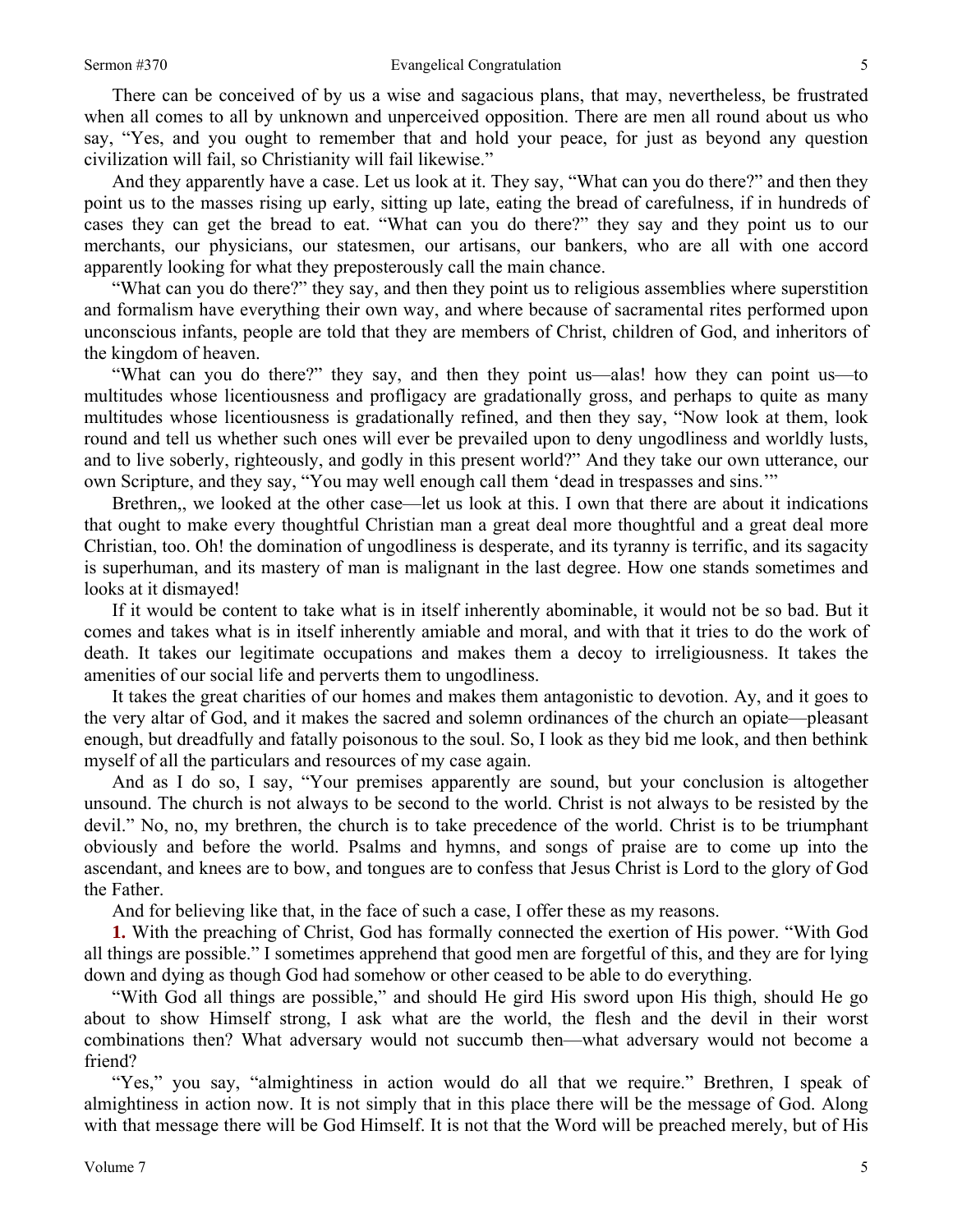own will God will beget men by the Word. It is not simply that the Gospel will be proclaimed, but that that Gospel is the power of God unto salvation.

My brother will not stand here as the statesman stands in the senate house, or the advocate at the bar, or the lecturer on the platform of an Athenaeum. He will stand here, I doubt not, as well-accoutered and well-furnished as they are mentally, intellectually, and so on. But eloquent and mighty in the Scriptures, as he or any other man may be, it is neither that eloquence, nor that might will effect the end.

These things, and the things like unto them, are the vehicles through which God sends down His blessing, the instrumentalities by which God accomplishes His work, just the means and medium by which it pleases God to work. He will stand here a fellow-worker with God, so that the Word will be in demonstration of the Spirit and in power.

Mark—the human will be confirmed by the superhuman, the natural will be accompanied by the preternatural, the earthly will be helped and succored and blessed by the divine. With all that may be persuasive or argumentative or pathetic, with all that may be properly and intentionally adapted to commend the truth to every man's conscience in the sight of God, there will be the energy whereby God is able to subdue all things unto Himself.

"Not by might, nor by power, but by my spirit, saith the LORD of hosts." And so in the face of all that seems to be opposed to us, we do rejoice, and we will rejoice, because God's own channel for the communication of His power is the preaching of Christ.

**2.** Secondly, with the preaching of Christ, God has been formally pleased to associate the accomplishment of His purposes. He has His purposes. "God so loved the world, that he sent his only begotten Son, that whosoever believeth on him should not perish but have everlasting life."

The Lord told Paul at Corinth, when Paul was all but giving way to our common unbelief—He told him to stay there and not to hold his peace. Why? "Because I have much people in this city." And emboldened and encouraged by that, he stayed there a year and six months. Well, those purposes which thus come out in the Scriptures of truth which are possessed by us—those purposes are to be accomplished.

"By two immutable things in which it is impossible that God should lie, His Son is to see of the travail of His soul until He be satisfied. God is in Christ reconciling the world unto Himself." But now, how are those purposes accomplished? Mark! "Go into all the world, and preach the gospel to every creature; he that believeth and is baptized shall be saved, he that believeth not shall be damned."

Mark again—"It hath pleased God by the foolishness of preaching to save them that believe." Mark again—"Whosoever shall call on the name of the Lord shall be saved. How shall they call on him in whom they have not believed, how shall they believe in him of whom they have not heard, and how shall they hear without a preacher?"

Mark again—"There is one mediator between God and man—the man, Christ Jesus, who gave himself a ransom for all, to be testified in due time. Whereof I am ordained a preacher." See you not my drift? The preaching, obviously, demonstratively, stands connected with the purpose, which cannot fail—bound up with the everlasting covenant, which is ordered in all things and sure.

"The word of the Lord endureth for ever, and this is the word which by the gospel is preached unto you." I think therefore of our friend occupying this place, and of other men occupying similar places, and I take up with Paul's Jubilate again. He will stand here, and this will be the plea, "As though God did beseech you by me." That will be the plea, "As though God did beseech you by me."

And do I speak to men tonight who do not understand as soon as they reflect how such a plea must chasten the preacher. How it must humble and yet dignify him. How, if he has a soul, it must bring out his soul and all that is within? "God by me beseeching you." What man so affected and impressed can be careless, heedless, prayerless, selfish? Oh! the plea does wonderful work for the minister.

And what does it do for a people who will listen? Why, it arrests them, takes hold upon them, keeps hold of them, and God being present with His blessing never lets them go. And what does it do in regard to the Spirit of all grace, the author and giver of all the gifts we want? That plea adopted, earnestly and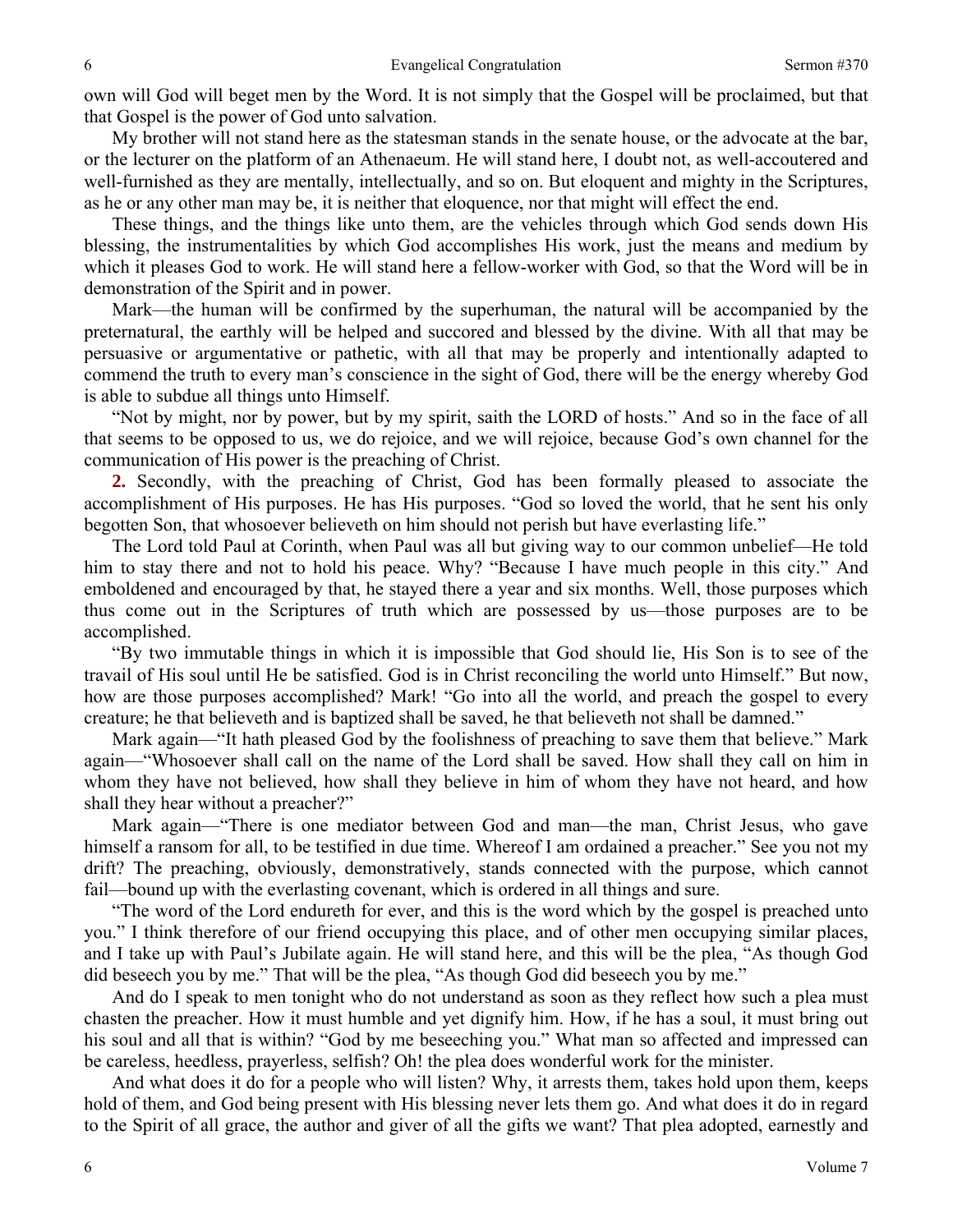devoutly used, will bring the preacher into the fullest sympathy with the Holy Spirit of promise, as he stands here pleading, expostulating, comforting, encouraging, warning—with the plea moving everything within him, and everything around him, the divine purposes are recollected and they are accomplished—until he and the brotherhood will have to say, "Who has begotten us these? the young men and maidens, the old men and children, and the strangers who are within your gates."

Ay! and let us hope that some of you who have heard all the sermons hitherto and have never surrendered yourselves to Christ yet, that you will be given to them in answer to their prayer—not the units, but the groups, not the individuals, but the many, born "not of blood, nor of the will of the flesh, nor of the will of man, but of God."

Oh! what will this place be then? Brethren, the angels will have large employment in this Tabernacle, heaven will have much to do in what is passing here. "For God is not a man that he should lie, nor the son of man that he should repent. Hath he said it and shall he not do it, hath he spoken and shall he not make it good?"

Of Him, and through Him, and to Him are all things, and He will come and stand by our brother here, proving Himself to be "God over all, blessed for evermore."

**3.** Then, lastly, God has been pleased formally to identify the preaching of Christ with the manifestation of His sympathies.

Why, we could tell of much already—we could tell of much which has been done in our own time, and not upon a small scale either. But let us rather remember what God did in the earlier times of our evangelical history. What happened at Jerusalem? Believers were the more added unto the Lord, multitudes both of men and women, and "a great company of the priests were obedient to the faith."

What happened at Ephesus? The name of the Lord Jesus Christ was glorified, and "the men who had used curious arts brought their books together, and burned them before all men, and they counted the price of them, and found it fifty thousand pieces of silver."

What happened all through Macedonia? "God maketh us," said the apostle, "to triumph everywhere in Christ." And what happened upon the larger scale through proud and philosophic Greece, and through lordly and domineering Rome? Why, we have it on the testimony of our enemies, that the preaching turned the world upside down. The preaching did, mind you.

Before the preacher came, everything was earthly, and sensual, and devilish. After the preacher came, there was the alteration, the improvement, the renovation of which we speak. Not by the preacher's unassisted, original, independent effort—for the excellency of the power was of God and not of man. Mighty through God were the preachers throughout Greece and Rome, and Asia Minor, and mighty too through God will the preacher be here.

Say that London is as corrupt as Corinth was, that it is as worldly as Rome was, that it is as rationalistic as Athens was, that it is as dead set against Christ and His Gospel as Jerusalem was, and you cannot very well say more than that. Yet He that stood by the preacher in those places, and in those times, will stand by the preacher here.

"Go, go, stand and speak in the temple all the words of this life." On Sabbath mornings he will hear that, and at other times besides, and when his courage and his heart may fail, he will hear besides, "Go, for I have much people in this city." And so sent, he comes, and so coming, what ensues? Participation of the divine nature is vouchsafed unto the people. sympathy with the divine purposes is induced within the people, communications of divine grace are given to the people, life everlasting becomes possessed by the people. "Heirs of God" are they and "joint-heirs in Jesus Christ."

And what then?—as to anything of which the world can take cognizance. If these great spiritual, evangelical, everlasting results are so accomplished, what as to the evidence of which the world can take notice? Brethren, I speak boldly as I ought to speak. It is a vile and wicked calumny that our doctrines of grace lead to licentiousness. Never was there anything more palpably contrary to the truth. And all the history of the church being my proof tonight—where Christ is preached as He ought to be preached, after the apostolic manner—neither licentiousness, nor wickedness of any kind, will abound there.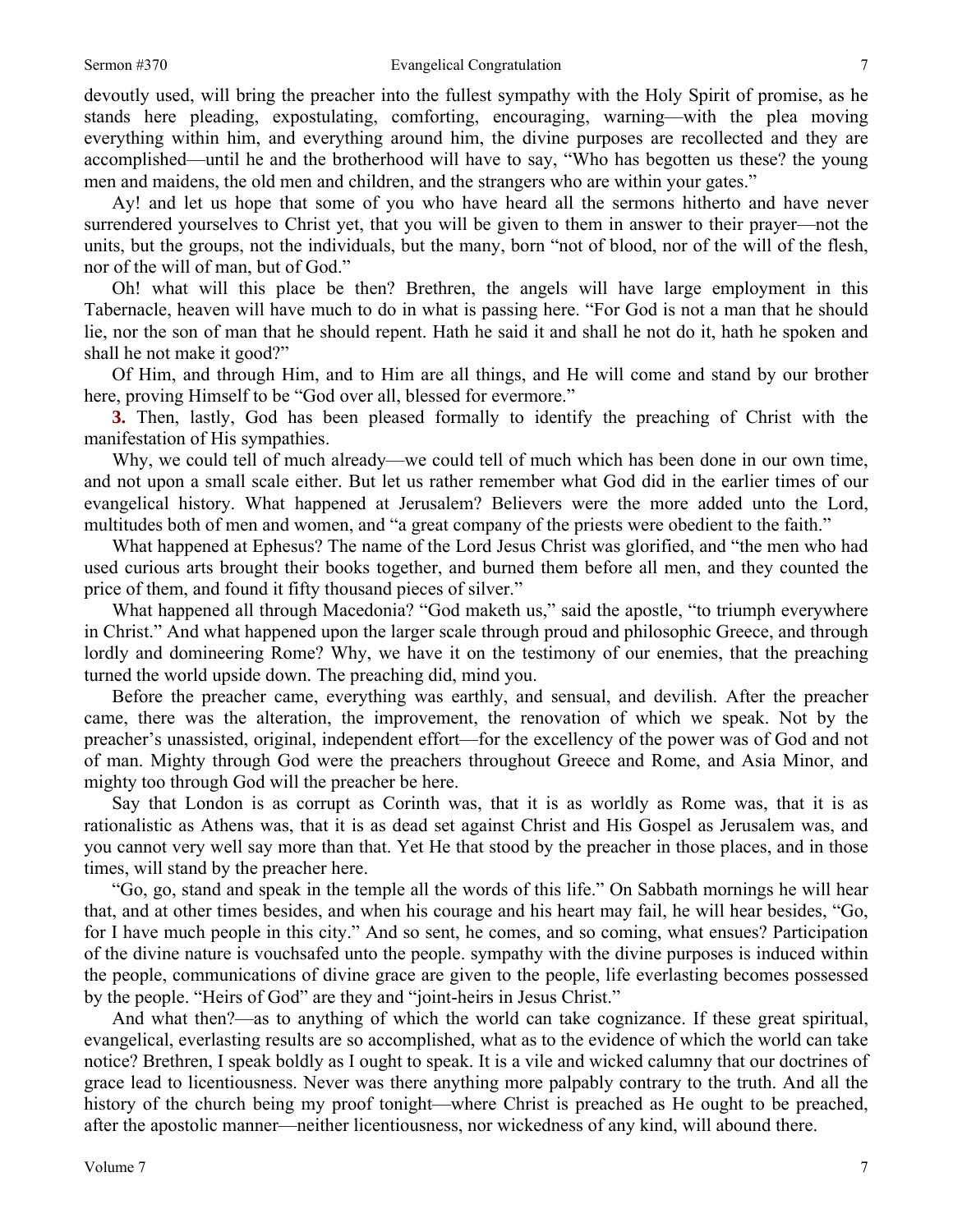No, there will be honest dealing, kindly neighborhood, patriotic loyalty, world-wide philanthropy, truth-telling speech. There will be a race of men loving God with all their hearts, and *therefore* their neighbor as themselves. You cannot alter that order. You will never get a man to love his neighbor as himself till he has loved God first of all.

And what we are looking for, and hoping and praying for being done, that order will supervene here. Loving the Lord their God with all their hearts, therefore the people will love their neighbors as themselves, and not being the amended ones but the regenerated ones; not being the improved ones but the twice-born ones; not being the corrected ones but the newly-created ones.

The law will have no need to arm itself for them, justice will never need to be on the alert for them, humanity will never need to tremble for them—no, and the purest chastity will never need to blush for them. Their bodies will be the temples of the Holy Ghost, and their members will be the members of Christ, sacred to His service in every way in which they can be employed. The tree having been made good, there will be fruit unto holiness, and the end of that shall be everlasting life.

Well then, who does not rejoice? Everybody responds, "I rejoice." We all rejoice because of what will be done by the preaching of Christ here. We know that this place will be the birthplace of precious souls through successive generations. We know that this place will be like a great big human heart, throbbing, pulsating with beneficence and benevolence, obtained directly from the cross of Christ. And this great big human heart will be propelling far and near a thousand influences, which shall be for "Glory to God in the highest, for peace on earth, and good will towards men." It will be none other than the house of God and the very gate of heaven.

If indeed, the preaching were of another kind from what we know it will be, it would be a very different thing. If I thought the preaching here was to be the preaching of Christ robbed of His divinity—the pure and perfect man to admiration, but not the co-equal and the co-eternal Son of God—I should not rejoice.

But I know that it will be preaching in which Christ's proper deity will be spoken out unambiguously, and unequivocally, and systematically, that He will be declared here to be the Friend that "sticketh closer than a brother," and at the same time our Lord and our God. If I thought that the preaching here was to be the preaching of Christ as an example merely, and not as a sacrifice, or as a sacrifice in some vague, indeterminate, rationalistic, deceitful, false sense of submitting His own will to His Father's, I should not rejoice.

But I believe that it will be the preaching of Christ's propitiatory sacrifice, as a proper sin-offering, and that these words will bring out the aspect of the case as presented here—

## *"He bore that we might never bear His Father's righteous ire."*

If I thought that the preaching here was to be the preaching of Christ with any hesitancy as to His power, or His readiness to save the transgressor, I should not rejoice. But I believe that there will be no approach to such hesitancy, that it will be Christ with His precious blood cleansing from all sin, Christ able to save even to the uttermost all who come unto God by Him.

If I believed that it would be the preaching of Christ independently or apart from His jurisdiction, if I thought it would be represented here that Christ had nothing to do with the lives, and the conduct of His people—I should not rejoice. But I believe on the contrary that His royal and kingly character will be insisted upon, and that every believer will be told, "At your peril do you make Christ the minister of sin."

If I believed that the preaching here was about to be at variance with the scholarship, the thoughtfulness, the uprightness, the spiritual-mindedness, of the past ages of the church, I should not rejoice. I believe, on the contrary, that it will be preaching in strictest harmony with the sound

8